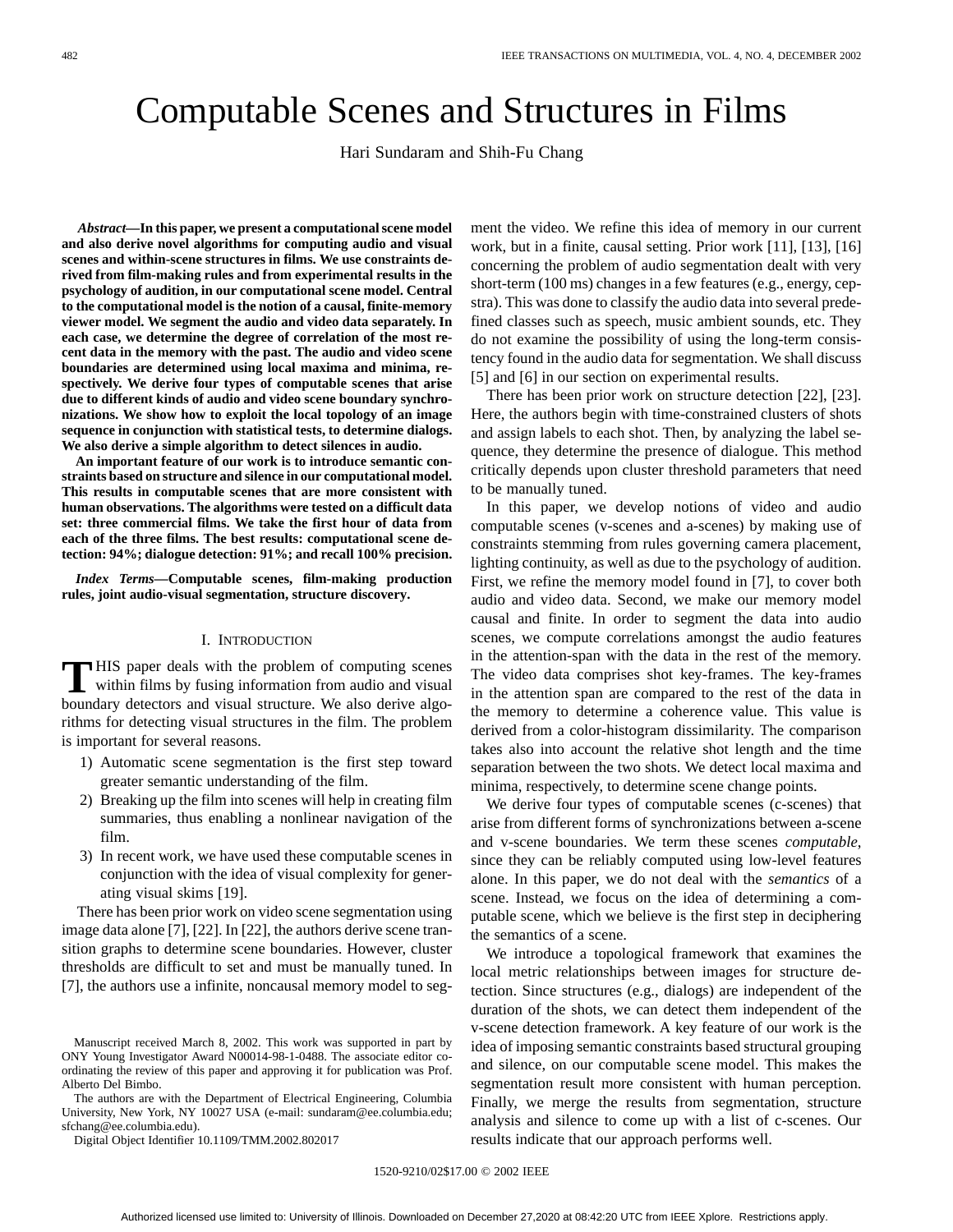The rest of this paper is organized as follows. In Section II, we formalize the definition of a computable scene. In Section III, we present our memory model. In Section IV, we discuss techniques to determine video scene boundaries. In Section V, we discuss our topological framework for determining visual structure, while in Section VI, we discuss audio scene boundary detection. In Section VII, we discuss our technique to merge information from audio, video scene boundaries, structure detection and silences. In Section VIII and IX we present our experimental results and a discussion on possible model breakdowns. Finally, in Section X, we summarize our contribution and present our conclusions.

## II. WHAT IS A COMPUTABLE SCENE?

In this section, we shall define the notion of a computable scene. We begin with a few insights obtained from understanding the process of film-making and from the psychology of audition. We shall use these insights in creating our computational model of the scene.

## *A. Insights From Film Making Techniques*

The line of interest is an imaginary line drawn by the director in the physical setting of a scene [14]. During the filming of the scene, all the cameras are placed on one side of this line (also referred to as the  $180^{\circ}$  rule). This is because we desire successive shots to maintain the spatial arrangements between the characters and other objects in the location. The  $180^\circ$  rule has interesting implications on the computational model of the scene. Since all the cameras in the scene remain on the same side of the line in all the shots, there is an overlap in the field of view of the cameras (see Fig. 1). This implies that there will be a consistency to the chromatic composition and the lighting in all the shots. Film-makers also seek to maintain continuity in lighting amongst shots within the same physical location. This is done even when the shots are filmed over several days. This is because viewers perceive the change in lighting as indicative of the passage of time. For example, if two characters are shown talking in one shot, in daylight, the next shot cannot show them talking at the same location, at night.

## *B. The Psychology of Audition*

The term *auditory scene analysis* was coined by Bregman in his seminal work on auditory organization [1]. In his psychological experiments on the process of audition, Bregman made many interesting observations, a few of which are reproduced as follows.

- 1) Related sounds seldom begin and end at the same time.
- 2) A sequence of sounds from the same source seem to change its properties smoothly and gradually over a period of time.
- 3) Changes that take place in an acoustic event will affect all components of the resulting sound in the same way and at the same time.

Bregman also noted that different auditory cues (i.e., harmonicity, common-onset, etc.) compete for the user's attention and depending upon the context and the knowledge of the



Fig. 1. Showing the line of interest (thick dashed line) in a scene. We also see the fields-of-view of the two cameras intersecting.

user, will result in different perceptions. Different computational models (e.g., [3]) have emerged in response to those experimental observations. While these models differ in their implementations and differ considerably in the physiological cues used, they focus on short-term grouping strategies of sound.

#### *C. The Computable Scene Model*

The constraints imposed by production rules in film and the psychological process of hearing lead us to the following definition of audio and video scenes. A video scene is a continuous segment of visual data that shows *long-term* consistency with respect to two properties: 1) chromaticity and 2) lighting conditions, while an audio scene exhibits a long terms consistency with respect to ambient sound. We denote them to be *computable* since these properties can be reliably and automatically determined using low-level features present in the audio-visual data. The a-scene and the v-scenes represent elementary, homogeneous chunks of information. We define a computable scene (abbreviated as c-scene) in terms of the relationships between a-scene and v-scene boundaries. It is defined to be a segment between two consecutive, synchronized audio visual scenes. This results in four cases of interest (see Table I). In this table, solid circles indicate audio scene boundaries, while triangles indicate video scene boundaries.

We validated the computable scene definition, which appeared out of intuitive considerations, with actual film data. The data were from three one-hour segments from three English language films. The definition for a scene works very well in many film segments. In most cases, the c-scenes are usually a collection of shots that are filmed in the same location and time and under similar lighting conditions (these are the P scenes and Ac-V scenes).

The A-Vc (consistent audio, visuals change) scenes seem to occur under two circumstances. In the first case, the camera placement rules discussed in Section II-A are violated. These are montage sequences and are characterized by widely different visuals (differences in location, time of creation as well as lighting conditions) which create a unity of theme by manner in which they have been juxtaposed (e.g., Mtv videos). The second case consists of a sequence of v-scenes that individually obey the camera placement rules (and hence each have consistent chromaticity and lighting). We refer to the second class as transient scenes. Typically, transient scenes can occur when the director wants to show the passage of tim, e.g., a scene showing a journey, characterized by consistent audio track.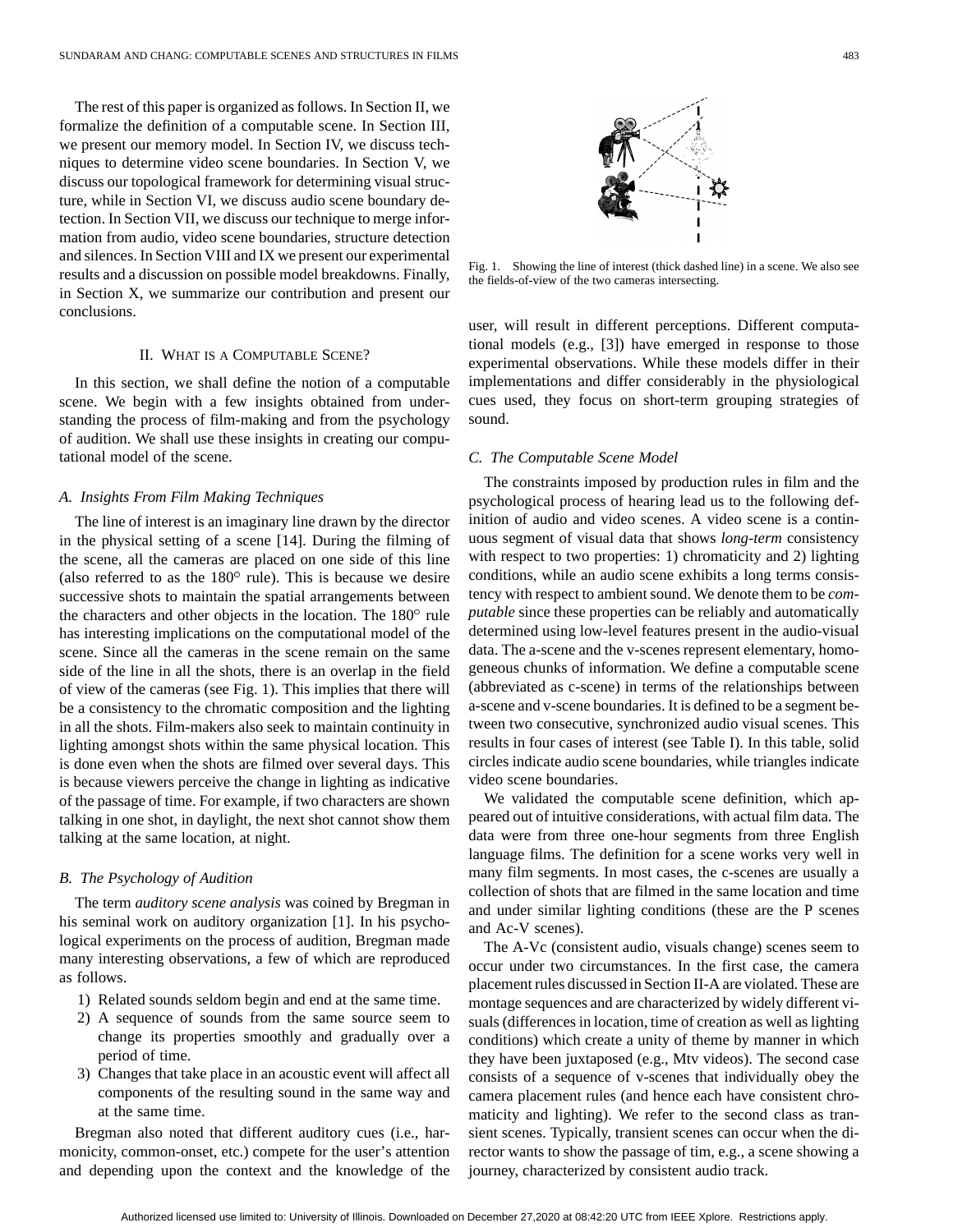| Type                                                                         | Abbr.  | Figure               |  |  |
|------------------------------------------------------------------------------|--------|----------------------|--|--|
| Pure, no audio or visual<br>change present.                                  | P      |                      |  |  |
| Audio changes consistent<br>visual.                                          | $Ac-V$ | $\overline{\bullet}$ |  |  |
| Video changes but consistent<br>audio.                                       | A-Vc   | €                    |  |  |
| Mixed mode: contains<br>unsynchronized audio and<br>visual scene boundaries. | MМ     | ᢦ<br>$\circ$         |  |  |

Mixed mode (MM) scenes far less frequent, and can for example occur, when the director continues an audio theme well into the next v-scene, in order to establish a particular semantic feeling (joy/sadness etc.). A c-scene type break-up of the first hour of the film (there were 642 shots) *Sense and Sensibility* reveals the following statistics—Pure: 65%, Ac-V: 21%, A-Vc:10%, and MM: 4%. The statistics from the other films are similar.

## III. THE MEMORY MODEL

In order to segment data into scenes, we use a causal, first-infirst-out (FIFO) model of memory (see Fig. 2). This model is derived in part from the idea of coherence [7]. In our model of a listener, two parameters are of interest:1) memory (this is the net amount of information  $(T_m)$  with the viewer) and 2) attention span (this is the most recent data  $(T_{as})$  in the memory of the listener [typical values for the parameters are  $T_m = 32$  s and  $T_{as} = 16$  s]). This data is used by the listener to compare against the contents of the memory in order to decide if a scene change has occurred.

The work in [7] dealt with a noncausal, infinite memory model based on psychophysical principles, for video scene change detection. We use the same psychophysical principles to come up with a causal and finite memory model that will more faithfully mimic the human memory-model. This is done for *both* audio and video scene change detection.

## IV. DETERMINING VIDEO SCENE BOUNDARIES

In this section, we shall describe the algorithm for v-scene boundary detection. The algorithm is based on notions of *recall* and *coherence*. We model the v-scene as a contiguous segment of visual data that is chromatically coherent and also possesses similar lighting conditions. A v-scene boundary is said to occur when there is a change in the long-term chromaticity and lighting properties in the video. This stems from the filmmaking constraints discussed in Section II-A. The video stream



Fig. 2. Attention span Tas is the most recent data in the memory. The memory  $(T<sub>m</sub>)$  is the size of the entire buffer.

is converted into a sequence of shots using a sophisticated color and motion based shot boundary detection algorithm [9], that produces segments that have predictable motion and consistent chromaticity. A frame at a fixed time after the shot boundary is denoted to be the key-frame.

## *A. Recall*

In our visual memory model, the data is in the form of keyframes of shots and each shot occupies a definite span of time. The model also allows for the most recent and the oldest shots to be partially present in the buffer. A point in time  $(t<sub>o</sub>)$  is defined to be a scene transition boundary if the shots that come after that point in time, do not recall [7] the shots prior to that point. The idea of recall between two shots  $a$  and  $b$  is formalized as follows:

$$
R(a,b) = (1 - d(a,b)) \bullet f_a \bullet f_b \bullet \left(1 - \frac{\Delta t}{T_m}\right) \tag{1}
$$

where

 $R(a,b)$ recall between the two shots  $a, b$ ;

 $L^1$  color-histogram based distance between the key $d(a,b)$ frames corresponding to the two shots;

$$
f_i
$$
 ratio of the length of shot *i* to the memory size  $(T_m)$ ;

 $\Delta t$ time difference between the two shots.

The distance function  $d(a, b)$ , is computed as follows. First, we use 232 bin histogram in the HSV space (h:18, s:4, v:3, and 16 gray levels). The use of the HSV space accomplishes two things.

- 1) Perceptually close colors are close in this space.
- 2) The lighting changes are now easily detected (via changes in value).

The metric is the normalized color histogram difference.

The formula for recall indicates that recall is proportional to the length of each of the shots. This is intuitive since if a shot is in memory for a long period of time it will be recalled more easily. Again, the recall between the two shots should decrease if they are further apart in time. Note that the term *recall* is different from the one used in information retrieval (precision/recall).

We need to introduce the notion of a "shot-let." A shot-let is a fraction of a shot, obtained by breaking individual shots into  $\delta$  s long chunks but could be smaller due to shot boundary conditions. Each shot-let is associated with a single shot and its representative frame is the key-frame corresponding to the shot. In our experiments, we find that  $\delta = 1$  s works well. The formula for recall for shot-lets is identical to that for shots.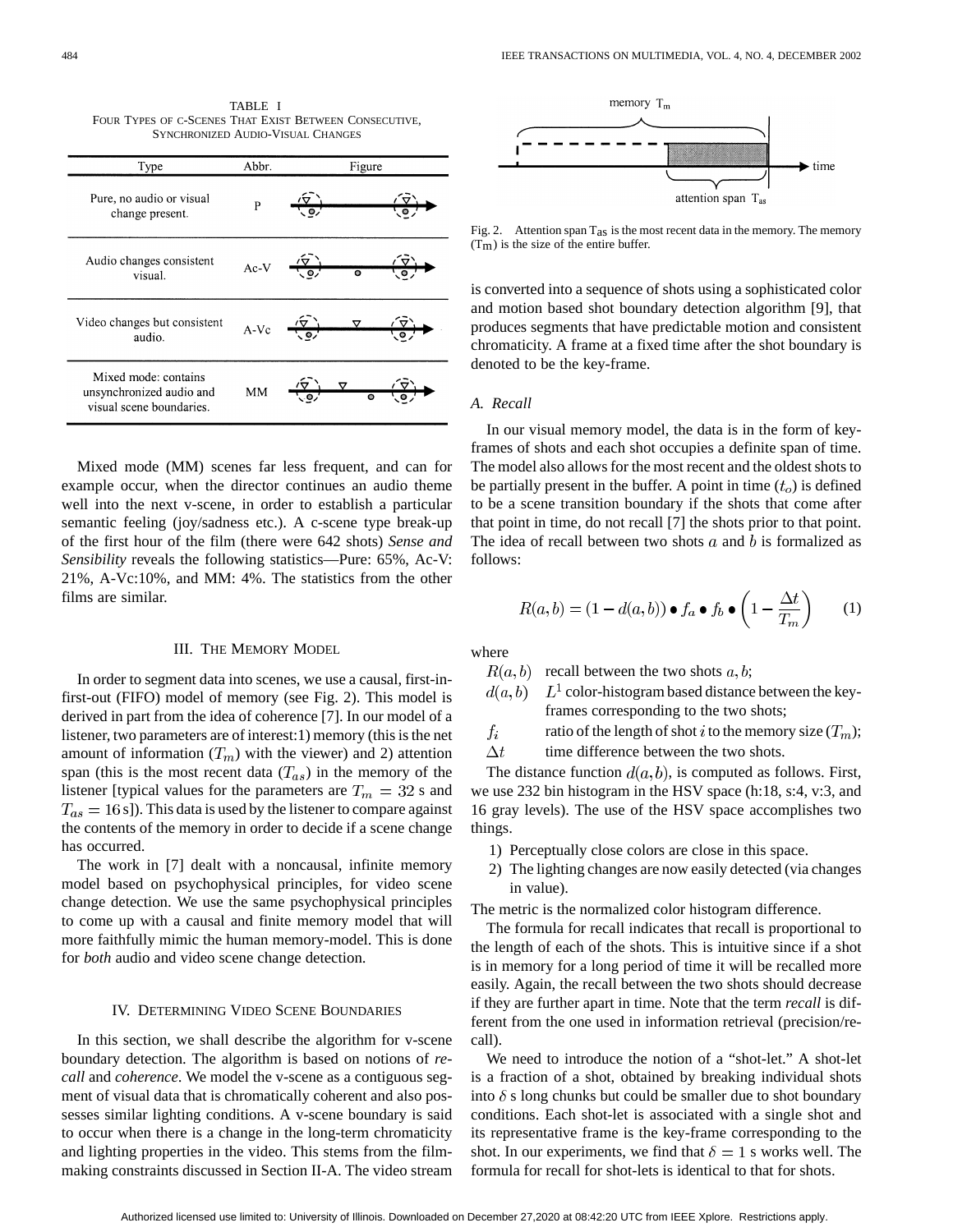#### *B. Computing Coherence*

Coherence is easily defined using the definition of recall

$$
C(t_o) = \frac{\left(\sum_{a \in T_{as}} \sum_{b \in \{T_m \setminus T_{as}\}} R(a, b)\right)}{C_{\max}(t_o)}
$$
(2)

where  $C(t_o)$  is the coherence across the boundary at  $t_o$  and is just the sum of recall values between all pairs of shot-lets across the boundary at  $t_o$ .  $C_{\text{max}}(t_o)$  is obtained by setting  $d(a, b) = 0$ in the formula for recall (1) and re-evaluating the numerator of (2). This normalization compensates for the different number of shots in the buffer at different instants of time. Note that shot-lets essentially fine-sample the coherence function while preserving shot boundaries.

## *C. Detecting Coherence Minima*

We detect the local coherence minima to determine if a v-scene boundary exists. To this end, we need to define two windows  $W_0$  and  $W_1$ .  $W_0$  is a window of size  $2k + 1$  points and  $W_1$  is a smaller window centered in  $W_0$  of size  $k + 1$ . A typical value of  $k$  is 4. To determine if a minima exists, we first check if a minimum exists within  $W_1$ . If it does, we then need to impose conditions on this minima with respect to the coherence values in the larger window  $W_0$  before we deem it to be a v-scene boundary.

First, we need to define three parameters relating to coherence values in  $W_0$ .  $\alpha$ ,  $\beta$ : they are, respectively, the difference between the maxima in the left and right half coherence windows and the minima value.  $\gamma$ : this is the difference between the minima and the global minima in  $W_0$ . Then, on the basis of these three values, we classify the minima into three categories (see Fig. 3):

Strong: 
$$
S \equiv \min(\alpha, \beta) > 0.3 \vee (\min(\alpha, \beta) > 0.1 \wedge \max(\alpha, \beta) > 0.4);
$$

Normal:  $N \equiv (\max(\alpha, \beta) > 0.1) \wedge (\min(\alpha, \beta) > 0.05) \wedge$  $(\gamma < 0.1) \wedge (\neg S);$ 

Weak:  $W \equiv \max(\alpha, \beta) > 0.1 \land (\neg S) \land (\neg N)$ .

The values above were determined using a 500 s training set obtained from the film *Sense and Sensibility*. The two window technique helps us detect the weak minima cases. The strong case is good indicator a v-scene boundary between two highly chromatically dissimilar scenes. The weak case becomes important when we have a transition from a chromatically consistent scene to a scene which is not as consistent. These are the  $P \rightarrow A - Vc$ , or  $Ac - V \rightarrow A - Vc$  (and vice-versa) type scene transitions (see Table I).

## *D. Comparing Shot and v-Scene Detection*

Now, we briefly comment on the differences between the shot detection algorithm and the v-scene detection algorithm. The shot detection algorithm [9] operates on the MPEG-1 compressed stream. It uses the following features — average color and variance, motion statistics (ratio of intra coded blocks to motion predicted blocks, ratio of number of forward to backward motion vectors). The detection is done over two short windows (0.2 s and 2 s) with a decision tree to come up with a robust algorithm. The performance is excellent over a wide range



Fig. 3. Showing the (a) normal, (b) strong, and (c) weak coherence minima cases. The  $x$ -axis show time, while the  $y$ -axis indicates coherence.

of datasets (precision 91% and recall 95%). We now highlight the key differences.

The shot detection algorithm compares *two* frames and picks the local minima over a small window (typically  $0.2 \sim 2$  s) to detect shots. However, the consistency of scene is a long-term  $({\sim} 30 \text{ s})$  *group* property, and is better determined by using the mutual information between two video segments (approximated by two groups of key-frames of shots).

The distance function for the v-scene detection takes into account the distance between the color-histogram two shots, the duration of each shot, and their temporal separation. There is no temporal weighting in the shot detection algorithm. In the next section, we discuss techniques for structure discovery.

## V. COMPUTING VISUAL STRUCTURE

In this section, we shall give an overview of some of the possible structures that exist in video sequences, an abstract representational technique and an algorithm for computing dialogs. The analysis that follows assumes that the video data has been segmented into shots and that each shot is represented by a single key-frame.

Structures (e.g., dialogs) contain important semantic information, and also provide complimentary information necessary to resolve v-scene boundaries. For example, in a dialog that contains very long shots (e.g., 25 s each) showing very different backgrounds, the algorithm in Section IV-B will generate v-scene boundaries after each shot. Computationally, this situation is no different from two long shots from completely chromatically different (but adjacent) v-scenes. Human beings easily resolve this problem by not only inferring the semantics from the dialogue, but also by recognizing the dialog structure and grouping the shots contained in it into one semantic unit.

## *A. The Topology of Shots*

Structures in video shot sequences, have an important property that the structure is independent of the individual shot lengths. It is the topology (i.e., the metric relationships between shots, independent of the duration of the shots) of the shots that uniquely characterizes the structure.

## *B. The Topological Graph*

Let  $S = \{I, d\}$  be the metric space induced by the set of all images  $I$  in the video sequence by the distance function  $d$ . The topological graph  $T_G = \{V, E\}$  of a sequence of **k** images, is a fully connected graph, with the images at the vertices and where the edges specify the metric relationship between the images. The graph has associated with it, the topological matrix  $T_{\text{MAT}}$ , which is the k by k matrix where  $T_{\text{MAT}}(i,j)$  contains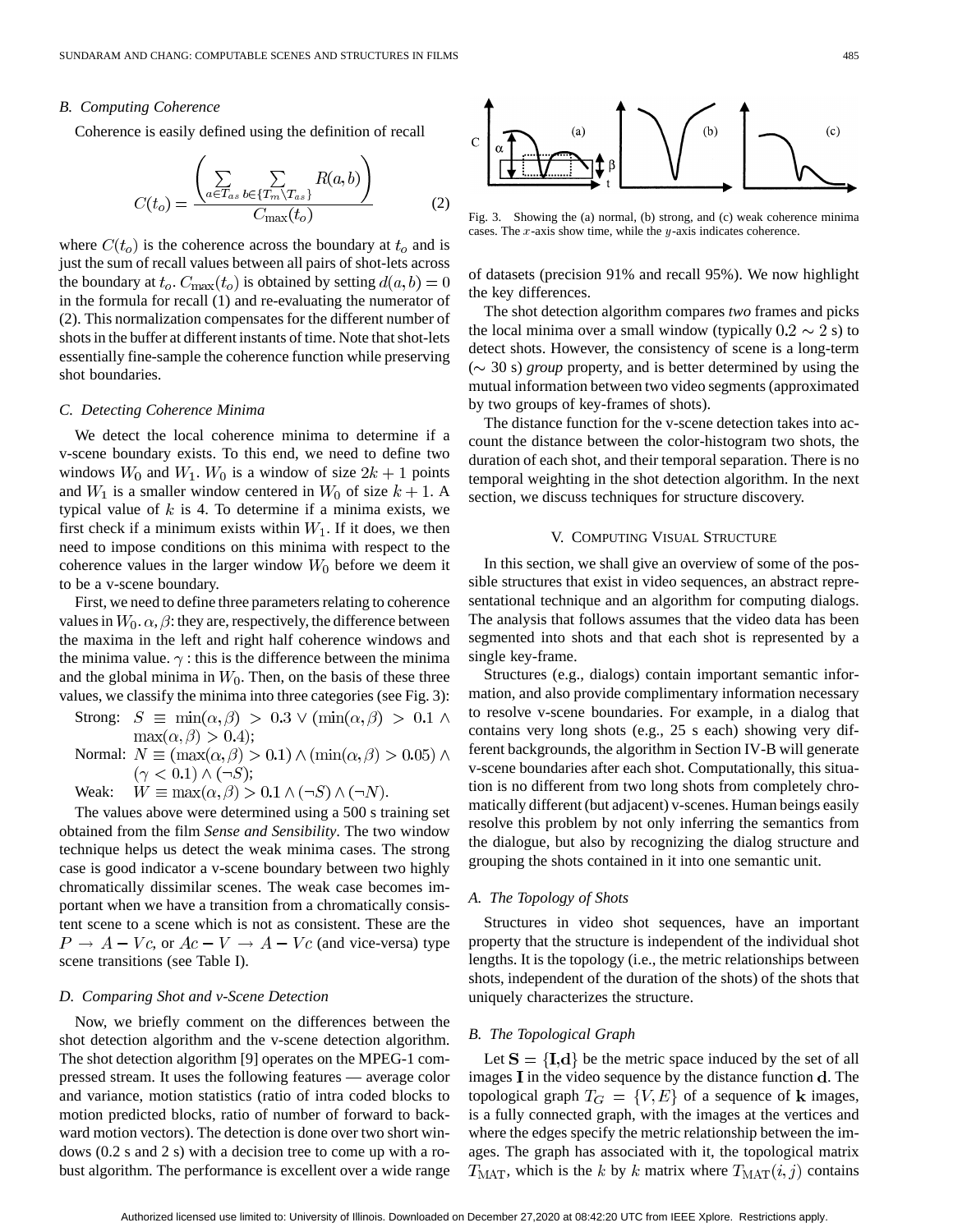

Fig. 4. Dialogue scene and its corresponding periodic analysis transform. Note the distinct peaks at  $n = 2, 4...$ 

the value of the edge connecting node  $i$  to node  $j$  in the graph. The idea of the topological graph is distinct from the scene transition graph [22], [23]. There, the authors cluster shots, and examine relationships between these clusters to determine scene change points as well as dialogs. Here, we are strictly interested in the topological property of a sequence of images and not in determining scene transitions.

## *C. Detecting Dialogs*

A six image length dialog A-B-A-B-A-B, is completely specified with the following idealized topological relationship:  $d(A, B) = 1$ . A dialog has a specific local topological property: every second frame is alike while adjacent frames differ (Fig. 4). In the idealized topological matrix for the dialog, this appears as the 1st off-diagonal being all ones, the second off-diagonal being all zeros and the third off-diagonal being all ones. Hence we need to define a periodic analysis transform to estimate existence of this pattern in a sequence of  $N$  shot key-frames. Let  $o_i$  where  $i \in \{0, N-1\}$  be a time-ordered sequence of images. Then

$$
\Delta(n) \stackrel{\Delta}{=} 1 - \frac{1}{N} \sum_{i=0}^{N-1} d(o_i, o_{\text{mod}(i+n,N)})
$$
(3)

where

 $\Delta(n)$  the transform;

 $L<sup>1</sup>$  color-histogram based distance function;  $\overline{d}$ mod usual modulus function.

The modulus function simply creates a periodic extension of the original input sequence. We shall use two statistical tests: the students t-test for the means and the F-test for the variances. These tests are used to compare two series of numbers and determine if the two means and the variance differ significantly.

*Detecting Dialogues:* We can easily detect dialogues using the periodic analysis transform. Let us assume that we have a time-ordered sequence of  $N$  key-frames representing different shots in a scene. Then, we do the following.

- 1) Compute the series  $\Delta(n)$  (see Fig. 4).
- 2) Check if  $\Delta(2) > \Delta(1)$  and  $\Delta(2) > \Delta(3)$ .
- 3) A dialogue is postulated to exist if one of two conditions in Step 2 is at least significant at  $\alpha = 0.05$  and the other

one is at least significant at  $\alpha = 0.1$ . Note that  $\Delta(n)$  for each  $n$  is the mean of  $N$  numbers. We use the student's t-test to reject the null hypothesis that the two means are equal.

*The Sliding Window Algorithm:* We use a sliding window algorithm to detect the presence of a dialogs in the entire shot sequence for the video. Dialogs in films have an interesting rule associated with them: showing a meaningful conversation between m people requires at least  $3m$  shots [12]. Hence in a dialogue that shows two participants, this implies that we must have a minimum of six shots. As a consequence, we analyze six frames at a time starting with the first shot key-frame. The algorithm is as follows.

- 1. Run the dialogue detector on the current window. 2. If no dialogue is detected, keep shifting the window to the right by one key-frame to the immediate right until either a dialogue has been detected or we have reached the end of the video sequence.
- 3. If a dialogue has been detected, keep shifting the starting point of the window by two key-frames, until we no longer have a statistically significant dialog or if we reached the end of the video sequence.
- 4. Merge all the overlapping dialog sequences just detected.
- 5. Move the starting point of the window to be the first frame after the last frame of the last successful dialog.

The sliding window algorithm can sometimes "overshoot" and "undershoot." i.e., it can include a frame before (or after) as being part of the dialog. These errors are eliminated by simply checking if the local dialog topological property holds at the boundaries. If not, we simply drop those frames. This results in an algorithm that generates statistically significant dialogs, with precise begin and end locations.

#### VI. DETERMINING AUDIO SCENES

In this section, we present a brief description (due to space constraints) of our computable audio scene boundary detection framework. Earlier work is to be found in [17] and [18], with a detailed analysis and new results in [20]. We model the scene as a collection of sound sources. We further assume that the scene is *dominated* by a few of these sources. These dominant sources are assumed to possess stationary properties that can be characterized using a few features. A scene change is said to occur when the majority of the dominant sources in the sound change.

We model the audio data using three types of features: 1) scalar sequences; 2) vector sequences; and 3) single points. Features ([11], [15], [17], [23]) are extracted per section of the memory, and each section is  $T_{as}$  s long (the length of the attention span). We use six scalar features: 1) zero-crossing rate; 2) spectral flux; 3) cepstral flux; 4) energy; 5) energy variance;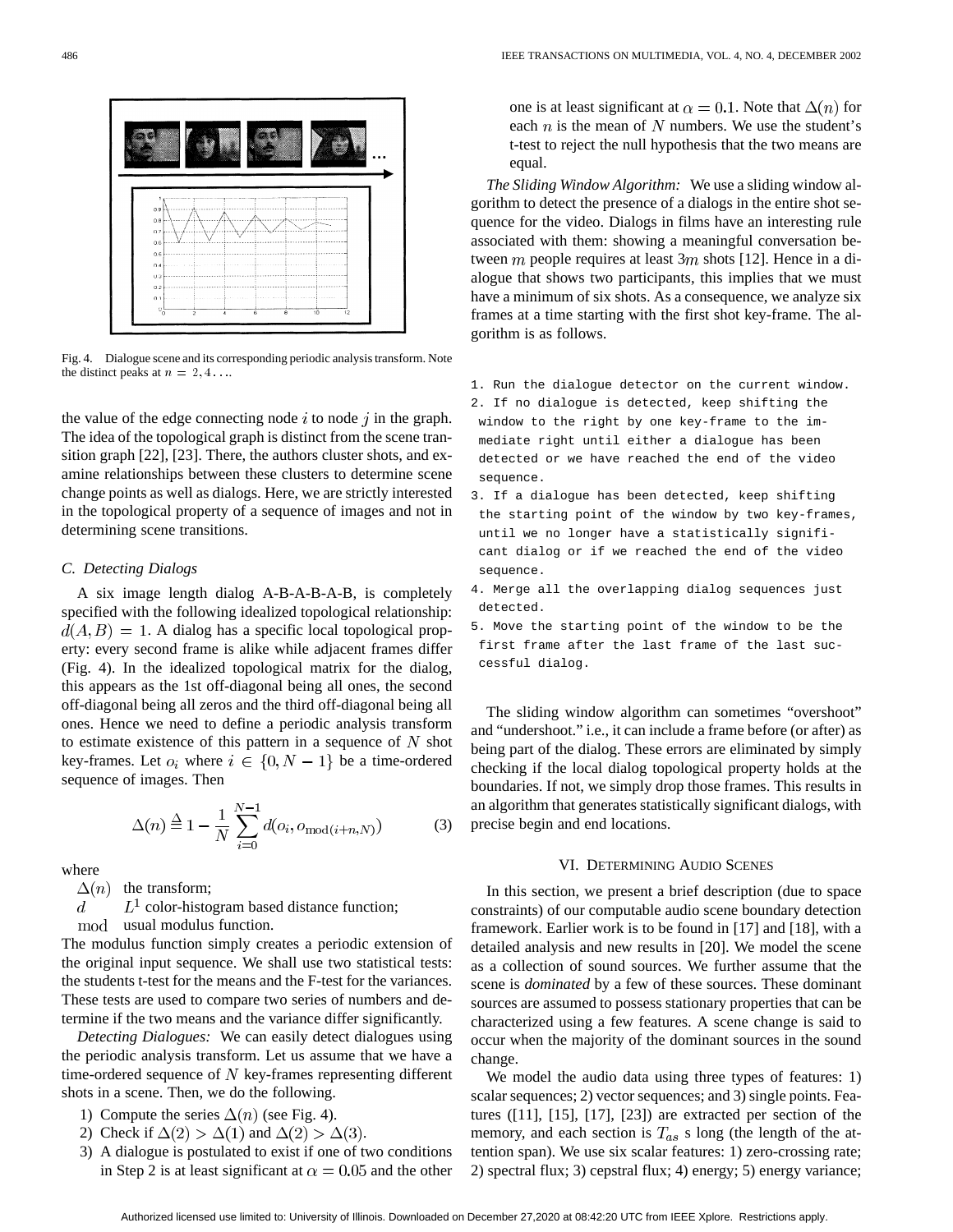and 6) the low-energy fraction. We determine three vector features: 1) cepstral vectors; 2) multichannel cochlear decomposition; and 3) mel-frequency cepstral coefficients. We also compute two point features: 1) spectral roll off point and 2) variance of the zero crossing rate. The point features are called so because just one value is obtained for the duration of the entire attention span. All other features (except for the low-energy fraction and the energy variance, which are computed per second), are obtained per 100 ms *frame* of the attention span. The cochlear decomposition was used because it was based on a psychophysical ear model. The cepstral features are known to be good discriminators. All the other features were used for their ability to distinguish between speech and music [11], [15], [23]. The scalar sequence of feature values are modeled to consist of three parts: 1) a trend (in order to incorporate Bregman's constraints); 2) a set of periodic components; and 3) noise.

## *A. Determining Correlations*

We determine correlations of the feature values stored in the attention, with the data in the rest of the memory, to determine if a scene change point has occurred at  $t<sub>o</sub>$ . At the end of this procedure, we have a sequence of distance values for each feature, at discrete time intervals of  $\delta t$  i.e., at  $t \in \{t_o + p\delta t\}$ , where p is an integer. If a scene change was located at  $t<sub>o</sub>$ , to the immediate left of the attention span we would intuitively expect the distance values to increase rapidly as the data ought to be dissimilar across scenes. We then compute  $\beta_{\text{inc}}$ , the rate of *increase* of the distance at time  $t = 0$ . The local maxima of the distance increase rate estimate  $\beta_{\text{inc}}$ , represents the scene change location point as estimated by that feature. Finally, we use a voting procedure amongst the features, to determine scene change location points.

## *B. Determining Silences*

Silences become particularly useful in detecting c-scene boundaries where v-scene boundary occurs in a relatively silent section. There are two forms of silence in speech [15]: 1) within phrase silences and 2) between phrase silences. The within phrase silences are due to weak unvoiced sounds like /f/ or /th/ or weak voiced sounds such as /v/ or /m/. However, such silences are short usually  $20 \sim 150$  ms long. In [15], the author uses a two class classifier using Gaussian models for each pause class, to come up with a threshold of 165 ms. However, others have used a threshold of 647 ms [4], for distinguishing significant pauses. In our experiments, we detect silences greater than 500 ms duration [20].

#### *C. Determining Weak a-Scene Boundaries*

We now define the notion of a weak a-scene boundary. This is useful when determining the rules for c-scene detection. A weak a-scene boundary has a significant amount of silence at the boundary. We make further distinctions based on the amount of silence present.

Compute the fraction of silence in a symmetric window  $(2W_{AS}$  s long) around the a-scene boundary. Let  $L_{AS}$  and  $R_{AS}$ be the left and right silence fractions. i.e., the amount of silence in the left and right windows. Using the computed values of  $L_{AS}$  and  $R_{AS}$ , we make the following distinctions:

Pure Silence: 
$$
F_a \equiv \min(L_{AS}, R_{AS}) = 1;
$$

\nSilent:  $S \equiv \max(L_{AS}, R_{AS}) = 1;$ 

\nConversion:  $C_p \equiv \min(L_{AS}, R_{AS}) = 0 \land \max(L_{AS}, R_{AS}) > 0.125 \land (\neg S).$ 

This is just a test of significant silence in speech (see Section VI-B).

## VII. INTEGRATING AUDIO, SILENCE, VIDEO, AND STRUCTURE

In this section, we discuss our algorithm to integrate information from the a-scene, v-scene boundary detection algorithms with the results of the structure and silence detection algorithms. The computational scene model in Table I, can generate c-scenes that run counter to grouping rules that human beings routinely use. Hence, the use of silence and structure detection imposes additional semantic constraints on the c-scene boundary detection algorithm.

## *A. Detecting c-Scene Boundaries*

There are three principal rules for detecting c-scenes.

- 1) We detect a c-scene boundary (c-scene-b) whenever we can associate a v-scene boundary (v-scene-b) with an a-scene boundary (a-scene-b) that lies within a window of  $W_C$  s
- 2) We declare a c-scene-b to be present when normal v-scene-b's (see Section IV-C) intersect silent regions.
- 3) We always associate a c-scene boundary with strong v-scene boundary locations.

The first rule is the synchronization rule for detecting c-scenes. The window  $W_C$  is necessary as film directors deliberately do not exactly align a-scene and v-scene boundaries; at a perceptual level, this causes a smoother transition between scenes. There are some exceptions to this rule, which we discuss later in the section. The second rule is important as many transitions between c-scenes are silent (e.g., the first scene ends in silence and then the second scene shows conversation, which also begins with silence). In such cases, audio scene boundaries may not exist within  $W_C$  s of the v-scene.

The third rule becomes necessary when there is no detectable a-scene boundary within  $W_C$  s of a strong v-scene boundary. Strong v-scene boundaries occur as transitions between two v-scenes that are long in duration, and which differ greatly in chromatic composition. The notation used in the figures in this section: silence: gray box, structure: patterned box, solid dot: a-scene boundary, equilateral triangle: v-scene, solid right-angled triangle: weak v-scene. Now, we detail the steps in the algorithm.

- Step 1: Remove v-scene or a-scene changes or silence within structured sequences (i.e., within dialogs and regular anchors) (**Fig. 5**). This is intuitive since human beings recognize and group structured sequences into one semantic unit.
- Step 2: Place c-scene boundaries at strong (see **Section IV-C**) v-scene boundaries. Remove all strong v-scenes from the list of v-scenes.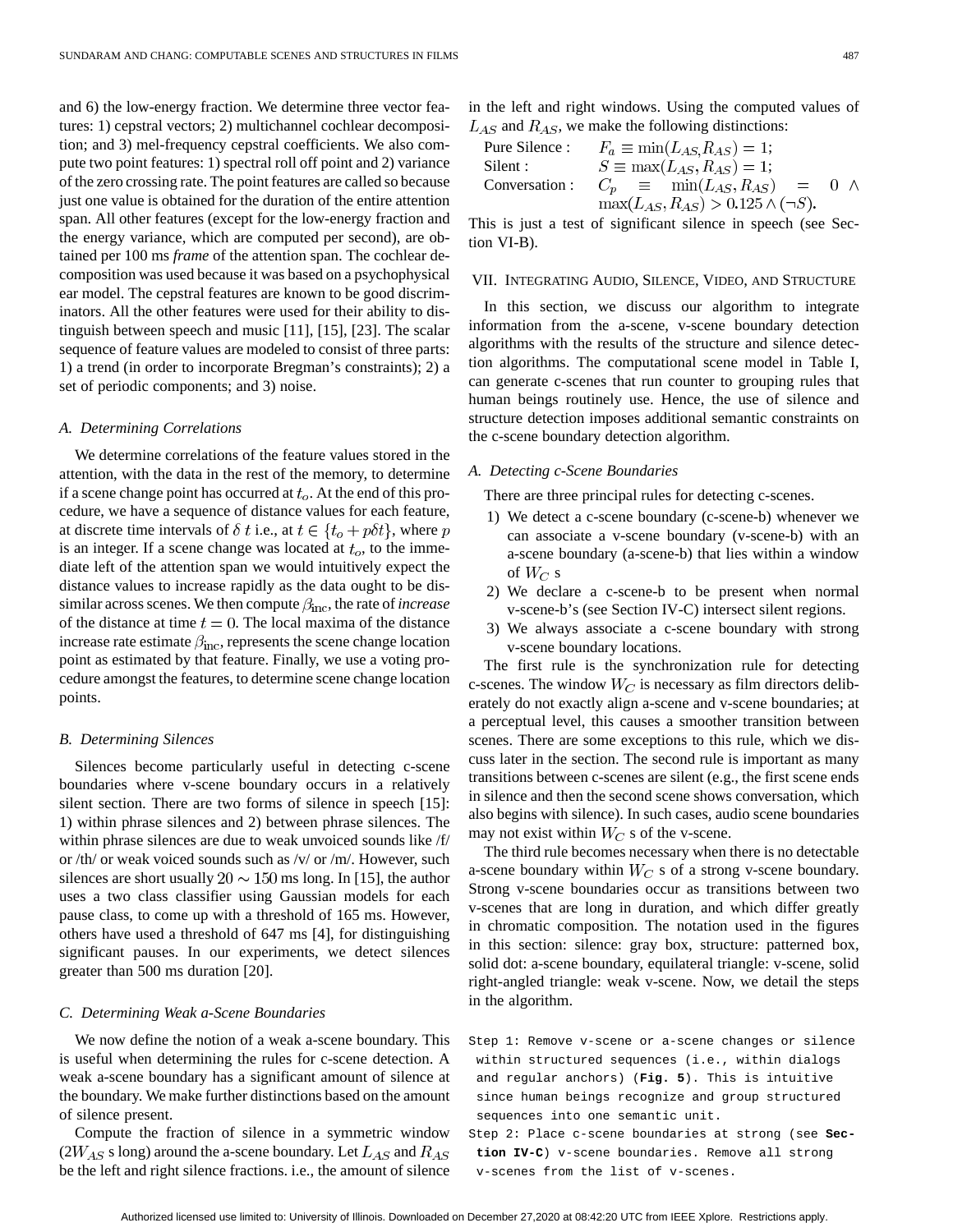

Fig. 5. Remove a-scenes, v-scenes, and detected silence, when present in structured sequences.



Fig. 6. Tight synchronization between weak v-scenes and nonweak a-scenes.

Step 3: If an a-scene lies within  $W_C$  s of a v-scene-b, place a c-scene boundary at the v-scene-b location. However, there are three exceptions:

1. Do not associate a weak v-scene-b with a weak a-scene-b.

2. If the v-scene-b is weak, it must synchronize with a nonweak a-scene-b that is within  $W_C/2$  s i.e., we have tighter synchronization requirements for weak v-scene-b's (see **Fig. 6**).

3. Do not associate a normal v-scene-b with a weak a-scene-b marked as silent (see **Section VI-C**). Step 4: Nonweak (see **Section IV-C**) v-scene boundaries (i.e., normal boundaries. Note that strong boundaries would have already been handled in Step 2) that intersect silent regions are labeled as c-scene boundaries. To determine whether a v-scene boundary intersects silence, we do the following Compute the fraction of silence in a symmetric window (2 $W_{\rm VS}$  s long) around the v-scene boundary. Let  $L_{\rm VS}$  and  $R_{\rm VS}$  be the left and right silence fractions. i.e., the amount of data in the left and right windows that constitute silence.

• Then, declare a c-scene boundary if:  $L_{\rm VS}$  > 0.8  $R_{\rm VS} > 0.8$ .

Now, we have a list of c-scenes, as well as lists of singleton video and audio scene boundaries. The c-scenes are then postprocessed to check if additional structure is present.

## *B. Post-Processing c-Scenes*

Once we have detected all the c-scenes, we use a conservative post-processing rule to eliminate false alarms. An irregular anchor shot in a semantic scene is a shot that the director comes back to repeatedly, but not in a regular pattern, within the duration of the semantic scene. This is known in film-making, as the "familiar-image" [12]. We check if an anchor is present across adjacent scenes and merge them, if present. We make this rule transitive: i.e., if we have three c-scenes A, B, C, in succession, and if A and B have share a regular anchor and B and C share a (possibly different) irregular anchor, then c-scenes A, B and C are merged into one c-scene.

## VIII. EXPERIMENTAL RESULTS

In this section, we shall discuss the experimental results of our algorithms. The data used to test our algorithms is complex:

TABLE II GROUND TRUTH DATA

| Film  |     | V-s | C-Scenes |        |      |    |       |  |
|-------|-----|-----|----------|--------|------|----|-------|--|
|       | A-s |     | P        | $Ac-V$ | A-VC | MМ | Total |  |
| Sense | 69  | 57  | 33       |        |      |    | 51    |  |
| Pulp  | 45  | 40  | 23       | 8      |      |    | 36    |  |
| Four  | 72  |     | 31       | 8      |      |    | 53    |  |

TABLE III C-SCENE DETECTOR RESULTS

| Film  |    | M | FA | CR  | Shots | <b>NCL</b> |      |      |
|-------|----|---|----|-----|-------|------------|------|------|
| Sense | 48 |   | 21 | 570 | 642   | 591        | 0.70 | 0.94 |
| Pulp  | 29 |   | 19 | 423 | 478   | 442        | 0.60 | 0.81 |
| Four  |    |   |    | 665 | 736   | 683        | 0.70 |      |

we have three 1-h segments from three diverse films in English: 1) *Sense and Sensibility*; 2) *Pulp Fiction*; and 3) *Four Weddings and a Funeral*. In the tables that follow, we have abbreviated the films as *sense, pulp,* and *four,* respectively. We begin with a section that explains how the labeling of the ground truth data was done (see Table II). It is followed by sections on c-scene boundary detection and structure detection.

#### *A. Labeling the Ground Truth*

The audio and the video data were labeled separately (i.e., label audio without watching the video and label video without hearing the audio). This was because when we use *both* the audio and the video (i.e., normal viewing of the film) we tend to label scene boundaries based on the semantics of the scene. Only one person (the first author) labeled the data. Due to space constraints, we summarize our labeling procedure.

We attempt to label the audio and video data into coherent segments. From empirical observations of film data, it became apparent that for a group of shots to establish an independent context, it must last at least 8 s Hence, all the v-scenes that we label must last more than 8 s We also set the minimum duration of an a-scene to be 8 s Then, the labeling criteria were as follows:

- a) Do not mark v-scene boundaries in the middle of dialogs or regular anchors, instead mark structure detection points at the beginning and end of the dialogs/regular anchors.
- b) When encountering montage sequences (see Section II-C), only label the beginning and end of the montage sequence.
- c) When encountering silences greater than 8 s label the beginning and ends of the silence.
- d) When encountering speech in the presence of music, label the beginning and the end of the music segment.
- e) Do not mark speaker changes.

Table III shows the data obtained from labeling the audio and the video data separately — audio scenes (A-s) and video scenes (V-s). The c-scenes are broken up into constituent units: P-pure, Ac-V (audio changes, visuals consistent), A-Vc: audio consistent, visuals change, and MM: mixed mode. Note that an a-scene and v-scene are denoted to be synchronous if they less than 5 s apart.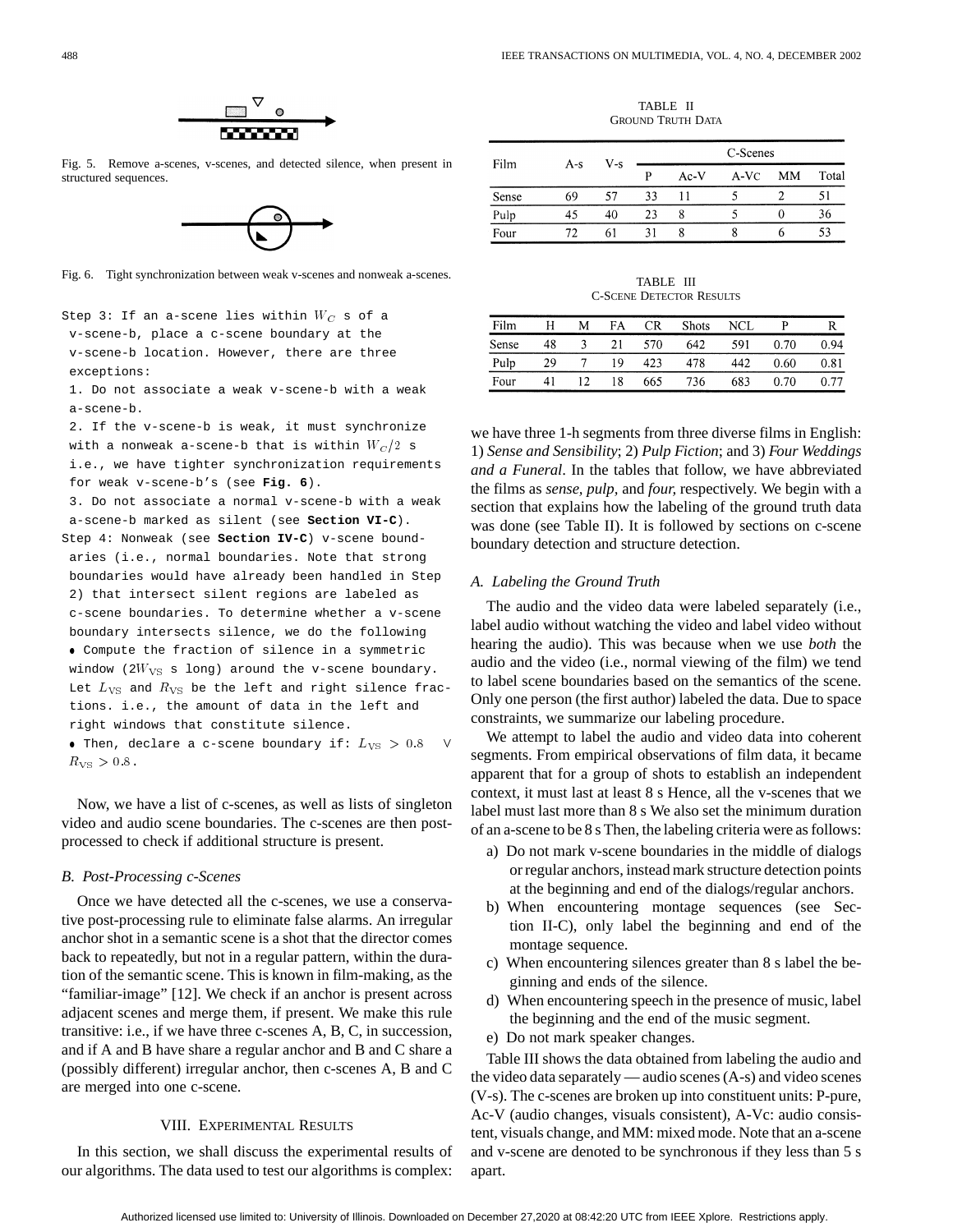TABLE IV V-SCENE DETECTOR RESULTS FOR THE THREE FILMS

| Film  |  | FA | CR  | Shots | <b>NCL</b> |      |      |
|-------|--|----|-----|-------|------------|------|------|
| Sense |  | 22 | 563 | 642   | 585        | 0.70 | 0.91 |
| Pulp  |  |    |     | 478   | 438        | 0.62 | 0.85 |
| Four  |  |    | 634 | 736   |            | .55  | 0.80 |

## *B. Scene Change Detector Results*

In this section, we discuss the scene change detector results. First, we discuss the parameters that we need to set. The memory and attention span sizes for the audio and video scene detection algorithm, and the synchronization parameter  $W_C$ , which we set to 5 sec (i.e., c-scene boundary is marked when the audio and video scenes are within 5 s of each other). For detecting video coherence, video we set the attention span to be 8 s (in accordance with our labeling rule) and the size of the memory is set to 24 s In general, increasing the memory size reduces false alarms, but increases misses.

In evaluating our results, we shall compare against c-scenes against the total number of shots in the film, since they are all candidate c-scene change points. Second, it is important to note that we are dealing with an asymmetric two-class problem (scene change vs. nonscene change) where the number of ground truth scene change locations is typically less than 10% of the total number of shots.

We now present results for c-scene and v-scene detection in Tables III and IV. These results are for the entire duration of the film (each film is one hour long) and for all types of transitions. We us the following notation: H: hits; M: misses; FA: false alarms; CR: correct rejection; shots: the number of shots detected by the shot detection algorithm; NCL: non-scene change locations (this is just the number of shots less the number of ground truth scene change locations); P: precision (i.e., hits/(hits + falsealarms); and R: recall (i.e., hits/(hits + misses).

The result shows that the c-scene and the v-scene detectors work well. The recall for c-scene detectors varies between  $77 \sim$  $94\%$  while the precision varies between  $60 \sim 70\%$ . The recall for the v-scene detector varies between  $80 \sim 91\%$  while the precision varies between  $55 \sim 70\%$ . Note that the correct rejection is excellent — around 95% across all cases. We now discuss two aspects relevant to our results —sources of error, and the relevance of the low precision.

*Shot Detector Errors:* Misses in the video shot boundary detection algorithm cause the wrong key-frame to be present in the buffer, thus causing an error in the minima location

*Labeling Uncertainty:* Labeling the audio data is time consuming and often there is genuine uncertainty about the a-scene change location. This can happen for example, when we have a long sequence of low amplitude sounds (e.g., background sounds, soft footsteps) that changes into silence. Thus, this can translate to c-scene misses. This uncertainty may be mitigated to a certain extent by using additional labelers, but is difficult to eliminate altogether.

*Low Precision:* It is clear that our algorithm apparently oversegments the data. However, a detailed look at the false alarms indicates that these scenes are correct from a computational standpoint (i.e., satisfied the requirements for a change), but

TABLE V THE DIALOGUE DETECTOR RESULTS

| Film  |    | FA | Precision | Recall |
|-------|----|----|-----------|--------|
| Sense | 28 |    | .00       | 0 o.   |
| Pulp  |    |    | 0.84      | 0.84   |
| Four  |    |    | 0.94      | 0.80   |

were wrong semantically (e.g., a conversation shot against a wall, that continues against a backdrop of a large window that has sun shining through). This seems to imply that even though we had signal-level guidelines for labeling the ground truth, the labeler ended up labeling the data on a semantic level. One of the goals of our work is to generate video summaries by condensing computable scenes [19]. There we compress each computable scene via an analysis of the visual complexity of the shots and by using film syntax. In such tasks, "over-segmentation" resulting in c-scenes that are reasonable from a computational standpoint do not affect the results; there, misses in c-scenes are more problematic.

#### *C. Structure Detection Results*

In this section, we present our structure detection results. The statistical tests that are central to the dialogue detection algorithm make it almost parameter free. These test are used at the standard levels of significance ( $\alpha = 0.05$ ). The sliding window size  $T_w$  (six frames). The results of the dialog detector (Table V) show that it performs very well. The best result is a precision of 1.00 and recall of 0.91 for the film *Sense and Sensibility*. The misses are primarily due to misses by the shot-detection algorithm. Missed key-frames will cause a periodic sequence to appear less structured.

### *D. Comparison With Related Work*

We now briefly compare our results with prior work. Note that the these algorithms use different datasets, and also have different objectives in mind. Hence direct performance comparisons are difficult.

*Scene Detection:* There has been some prior work on joint audio-visual segmentation [6]. In [6], the authors, denote a scene change point to occur at a frame, which exhibits:1) a shot cut; 2) an audio change; and 3) a high-motion change. However, these are short term phenomena, and the they do not investigate long term correlations in either audio or video data, or the relationship of these detectors to the presence of structure (e.g., dialogs). Also, by focusing on synchronous audio visual events, they overlook the possibility of having single, unsynchronized, but semantically important audio or visual events.

There has been some prior work that analyzed film data [5], [10]. In [5], the authors use visual features alone to determine a logical story unit (LSU): a collection of temporally interrelated events. The LSU is detected using a single link clustering algorithm (via subblock matching across key-frames) with cluster thresholds that change with the content of the cluster. This is done on the shots while ignoring the duration. However, importantly, the duration of a scene can vary greatly with directorial style and semantics. In [10], the authors aim at automating the process of creating (using visual features) video abstracts, given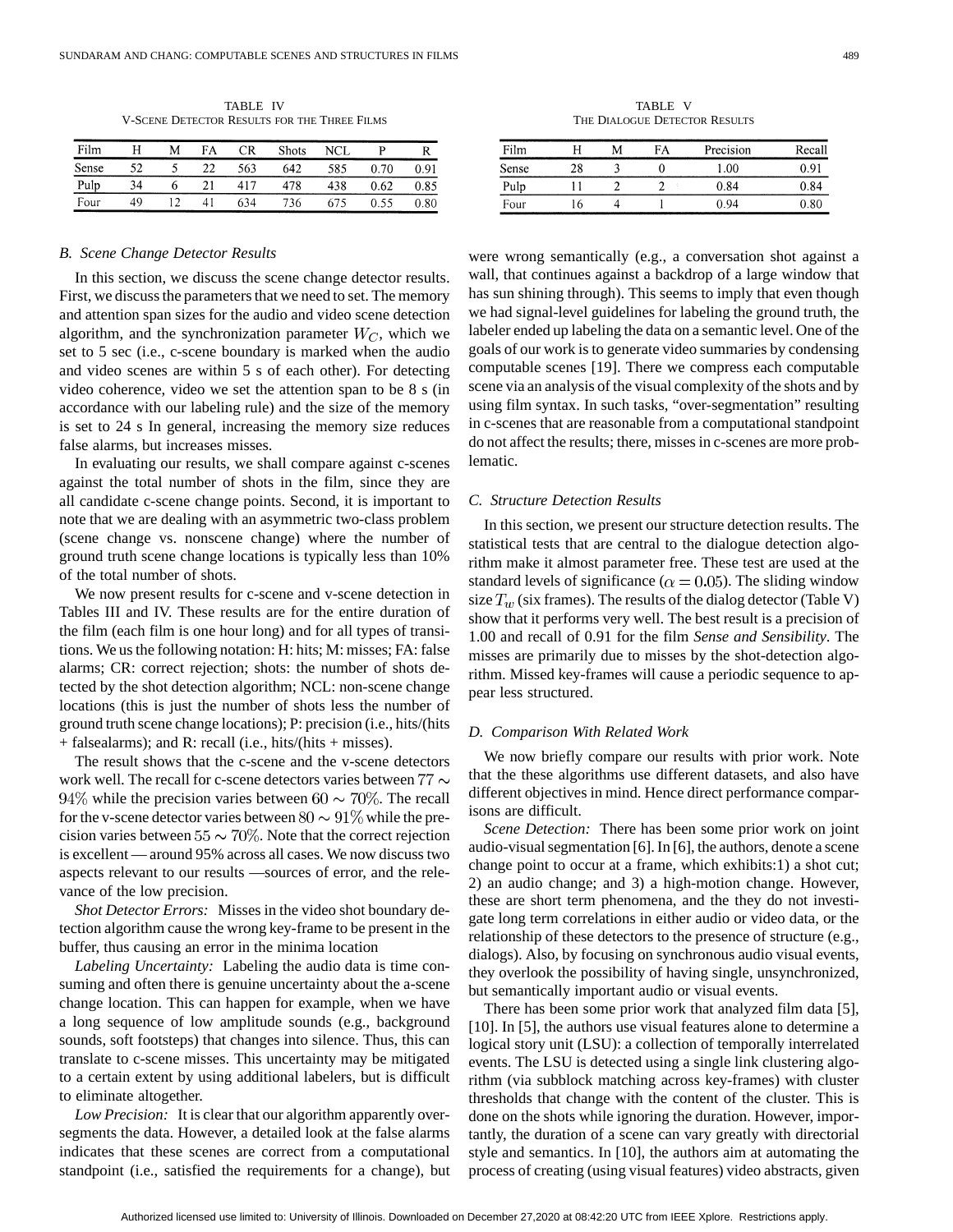a time budget, not segmentation. Neither of these works attempts to incorporate film-making constraints on the minimum number of shots in a scene, dialogs, or examines the inter-relationships between audio and video scene boundaries.

*Dialog Detection:* There has been prior work [22], [23] to determine dialogs in video sequences. The results there are also good, however, they need to set cluster threshold parameters. In contrast, our algorithm is almost parameter free. The main contribution of our work is to present an abstract conceptual framework in terms of the topological graph — this framework is easily extended for systematically detecting arbitrary structures using robust statistical methods.

## IX. DISCUSSING C-SCENE DETECTOR BREAKDOWNS

In this section, we shall discuss three situations that arise in different film-making situations. In each instance, the  $180^{\circ}$  rule is adhered to and yet our assumption of chromatic consistency across shots is no longer valid.

*Sudden Change of Scale:* A sudden change of scale accompanied by a change in audio cannot be accounted for in our algorithm. This can happen in the following case: a long shot<sup>1</sup> shows two people with low amplitude ambient sound; then, there is a sudden close up of one person as he starts to speak. Detecting these breaks, requires understanding the semantics of the scene.

*Widely Differing Backgrounds:* This can happen in two circumstances: 1) a right-angled camera pan and 2) a set up involving two cameras. In the first case, the coherence model will show a false alarm for v-scene, and if accompanied by an a-scene change, this will be labeled as a c-scene break. In the second case, we have two opposing cameras having no overlap in their field-of-view causing an apparent change in the background. This can happen for example, when the film shows one character inside the house, talking through a widow to another character who is standing outside.

*Change of Axis:* The axis of action (i.e., the line of interest ) can change in several ways. Let us assume that we have a scene which shows a couple engaged in conversation. The director can change the axis of action within a scene [1] by 1) moving the one of two people across the room or 2) by using a circular tracking shot around the couple, thereby establishing a new axis in both cases. The motion continuity alerts the viewer about this change.

These situations are problematic (incorrect boundary placement) only when they take place over long time scales (i.e., camera pans and stays there); Short term changes will be handled by our algorithm. Also, if these changes exhibit structure, (i.e., in a dialog or in a regular anchor), these false alarms will be eliminated. One way to overcome the slow-pan situation is to incorporate motion information into our decision framework. Motion continuity will be of help in detecting the change of axis scenario. Clearly, our computational model makes simplifying assumptions concerning the chromatic consistency of a v-scene, even when film-makers adhere to the 180° rule.

## X. CONCLUSION

We now summarize the work presented in this paper. We have presented a computational scene model for films. We show the

1The size (long/medium/close-up/extreme close-up) refers to the size of the objects in the scene relative to the size of the image.

existence of four different types of computable scenes, that arise due to different synchronizations between audio and video scene boundaries. The computational framework for audio and video scenes was derived from camera placement rules in film-making and from experimental observations on the psychology of audition. A v-scene exhibits long-term consistency with regard to lighting conditions and chromaticity of the scene. The a-scene shows long term consistency with respect to the ambient audio. We believe that the computable scene formulation is the first step toward deciphering the semantics of a semantic scene.

We showed how a causal, finite memory model formed the basis of our audio and video scene segmentation algorithm. In order to determine audio scene segments we determine correlations of the feature data in the attention span, with the rest of the memory. The maxima of the rate of increase of the correlation is used to determine scene change points. We use ideas of recall and coherence in our video segmentation algorithm. The algorithm works by determining the coherence amongst the shot-lets in the memory. A local minima criterion determines the scene change points.

We derived a periodic analysis transform based on the topological properties of the dialog to determine the periodic structure within a scene. We showed how one can use the student's t-test to detect the presence of statistically significant dialogues. We also showed how to determine silences in audio.

We derived semantic constraints on the computable scene model, and showed how to use the silence and structure information along with audio and video scene boundaries to resolve certain ambiguities. These ambiguities cannot be determined with using just the a-scene and the v-scene detection models.

The scene segmentation algorithms were tested on a difficult test data set: 3 h from commercial films. They work well, giving a best c-scene detection result of 94%. The structure detection algorithm was tested on the same data set giving excellent results: 91% recall and 100% precision. We believe that the results are very good when we keep the following considerations in mind: 1) the data set is complex and 2) the shot cut detection algorithm had misses that introduced additional error.

*Contributions:*

- 1) A computational scene model that incorporates the synergy between audio, video, and structure in the data.
- 2) A finite, causal memory model framework for segmenting both audio and visual data.
- 3) An abstract topological framework for arbitrary structures video in a robust manner. We show an algorithm for detecting dialogs in this framework.
- 4) The features and the models used in segmentation incorporate production rules from film-making as well as due to the psychology of audition.
- 5) The idea that we need top-down structural grouping rules to improve segmentation results.
- 6) Constraints for merging information from different modalities (audio, video, silence and structure) to ensure that the resulting segmentation is consistent with human perception.

*Future Work:* There are several clear improvements possible to this work.

1) The computational model for the detecting the video scene boundaries is limited, and needs to tightened in